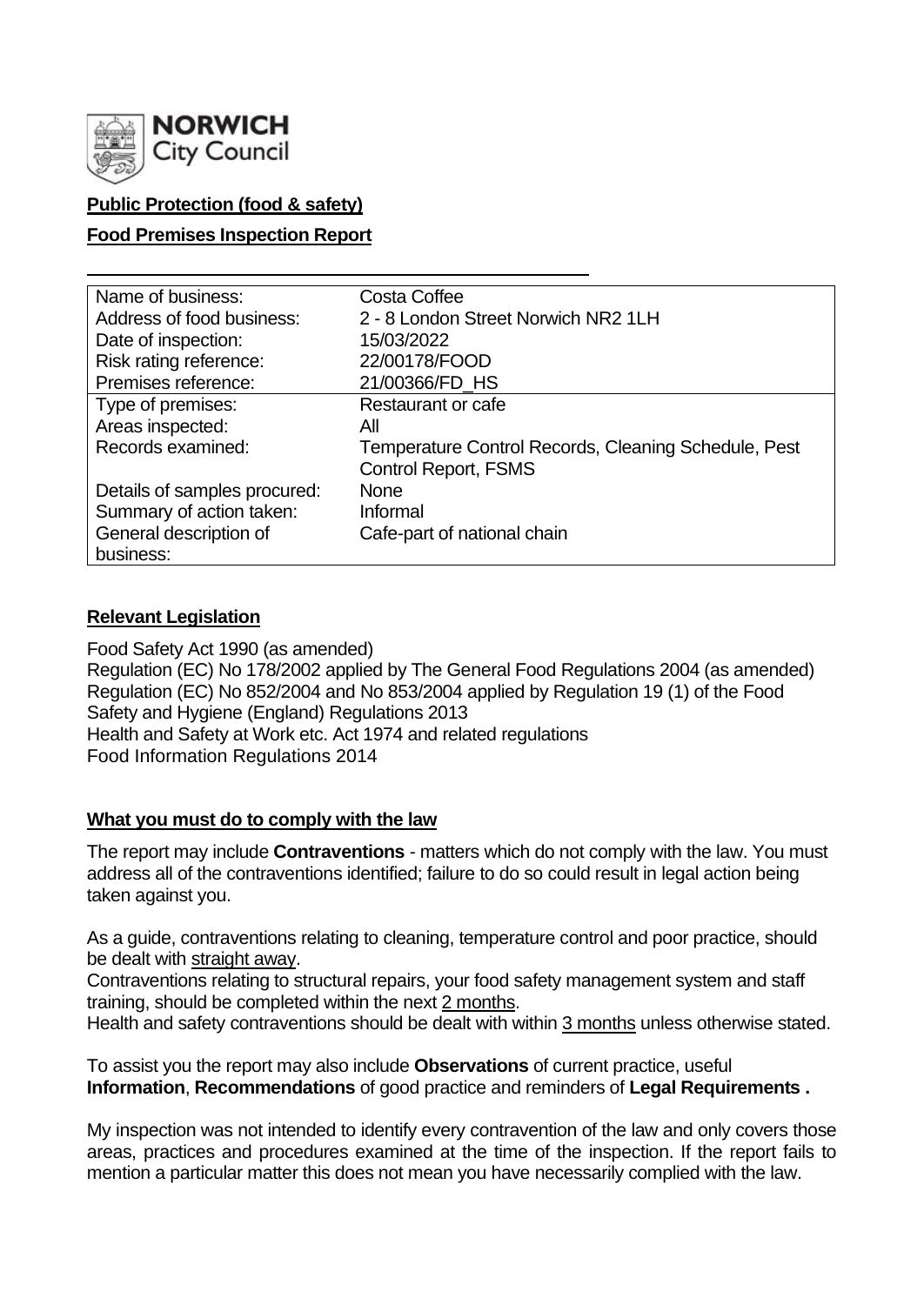# **FOOD SAFETY**

### **How we calculate your Food Hygiene Rating:**

The food safety section has been divided into the three areas which you are scored against for the hygiene rating: 1. food hygiene and safety procedures, 2. structural requirements and 3. confidence in management/control procedures. Each section begins with a summary of what was observed and the score you have been given. Details of how these scores combine to produce your overall food hygiene rating are shown in the table.

| <b>Compliance Area</b>                     |          |    | <b>You Score</b> |    |           |    |           |    |                |  |
|--------------------------------------------|----------|----|------------------|----|-----------|----|-----------|----|----------------|--|
| Food Hygiene and Safety                    |          |    |                  | 0  | 5         | 10 | 15        | 20 | 25             |  |
| <b>Structure and Cleaning</b>              |          |    | $\bf{0}$         | 5. | 10        | 15 | 20        | 25 |                |  |
| Confidence in management & control systems |          |    | $\bf{0}$         | 5. | 10        | 15 | 20        | 30 |                |  |
|                                            |          |    |                  |    |           |    |           |    |                |  |
| <b>Your Total score</b>                    | $0 - 15$ | 20 | $25 - 30$        |    | $35 - 40$ |    | $45 - 50$ |    | > 50           |  |
| <b>Your Worst score</b>                    | 5        | 10 | 10               |    | 15        |    | 20        |    |                |  |
|                                            |          |    |                  |    |           |    |           |    |                |  |
| <b>Your Rating is</b>                      | 5        | 4  |                  | 3  | 2         |    |           |    | $\overline{0}$ |  |

Your Food Hygiene Rating is 5 - a very good standard



# **1. Food Hygiene and Safety**

Food hygiene standards are high. You demonstrated a very good standard of compliance with legal requirements. You have safe food handling practices and procedures and all the necessary control measures to prevent cross-contamination are in place. Some minor contraventions require your attention. **(Score 5)**

### Contamination risks

**Contravention** The following exposed food to the general risk of cross-contamination with bacteria or allergens or its physical contamination with dirt, foreign objects or chemicals:

• cardboard boxes of stock were sited on a counter in your main front counter/ food preparation area.

#### Hand-washing

**Observation** I was pleased to see handwashing was well managed.

#### Personal Hygiene

**Observation** I was pleased to see that standards of personal hygiene were high.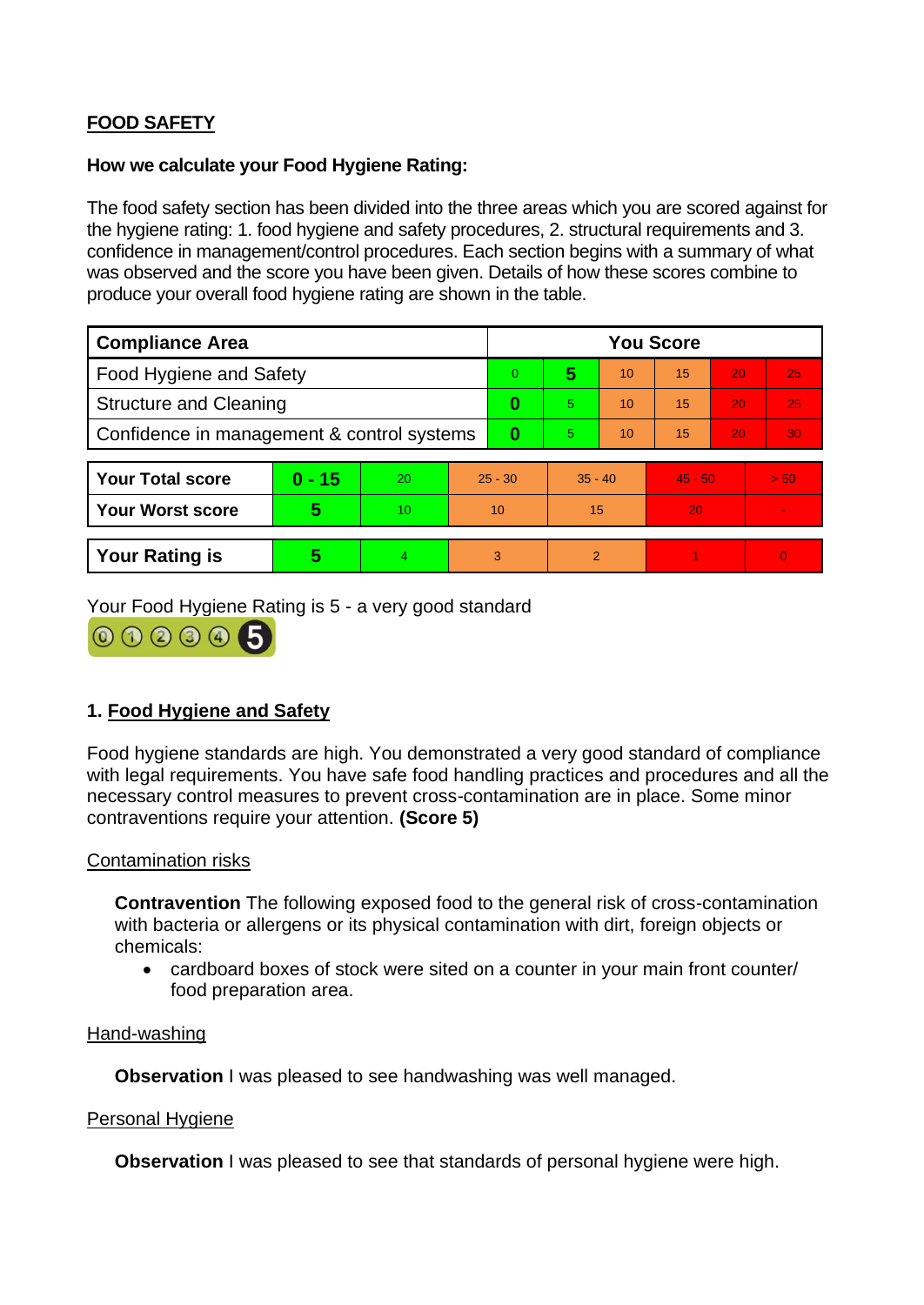# **2. Structure and Cleaning**

The structure facilities and standard of cleaning and maintenance are all excellent and you demonstrated full compliance with the law. There is evidence of effective pest control and procedures are in place to rectify any problems as they arise. There is good provision for waste disposal. **(Score 0)**

# Cleaning of Structure

**Observation** The kitchen had been well maintained and the standard of cleaning was good.

**Observation** The kitchen had been well maintained and the standard of cleaning was exceptionally high.

# Cleaning Chemicals / Materials / Equipment and Methods

**Observation** I was pleased to see that the premises was kept clean and that your cleaning materials, methods and equipment were able to minimise the spread of harmful bacteria between surfaces.

# **3. Confidence in Management**

A food safety management system is in place and you comply fully with the law. Hazards to food are understood properly controlled managed and reviewed. Your records are appropriate and being maintained. All your staff are suitably supervised and trained. You have a very good track record. **(Score 0)**

### Type of Food Safety Management System Required

**Observation** Your SFBB/food safety management system was in place and working well. I was confident you had effective control over hazards to food.

**Observation** You were date labelling perishable foods appropriately and could demonstrate effective control over food spoilage organisms.

**Observation** You had colour-coded equipment and effective separation between raw and ready-to-eat food at all stages in your operation.

**Observation** You were monitoring (and recording) the temperatures of your fridges and freezers as well as the temperature of cooked/hot-held food and could demonstrate effective systems for controlling bacterial growth and survival.

### **Traceability**